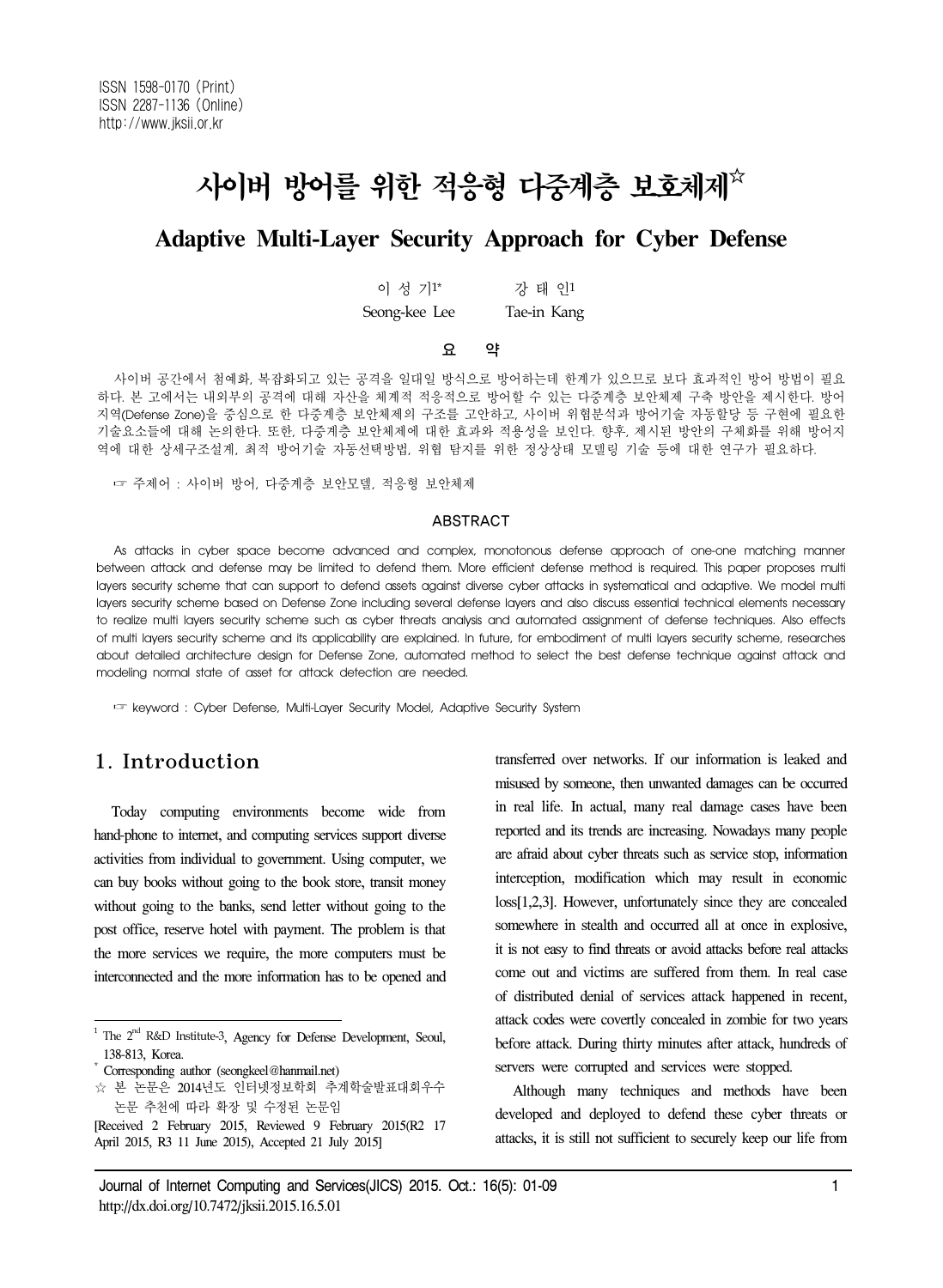cyber threats and attacks. Unknown attacks come out in continuous, and attack tricks become complicated and diverse. In practical, it is difficult to defend them by one defense technique or by one-to-one response manner. In order to cope with this situation, it is necessary to construct stronger defense system capable to use available defense techniques in maximum, to minimize or mitigate damages of attacks, to automatically response to attacks, to detect even unknown attacks if possible and so on[4,5,6,7].

As a method to realize such a cyber defense system, this paper proposes an adaptive multi-layer security scheme. The concept of this scheme is to enforce attacks go through multiple layers in which all available defense techniques are deployed. During going through layers, attacks can be cut off and damages can be mitigated. For this scheme, at first, this paper examines the overall security environments and its limitation in Section 2. Section 3 discusses the adaptive multi-layer security scheme. Here we model security environment into multi-layer security architecture based on defense zone and describe activities necessary to realize the architecture. Also we discuss applicability of our approach to mobile phone. Since this subject is not still matured, many techniques should be complemented. In Section 4, with the effect of multi layers security scheme, we address some technical issues needed to be studied further.

## 2. Related Works

In general, security environments include assets to be protected, attack to assets and defense against attacks.

**Assets.** Assets are computing resources which must be protected from attacks or threats. Assets provide many services for us, but may also have weaknesses which attackers can intrude into. The primary assets are systems, networks and data. Systems are diverse from host, server or PC to embedded system or devices. Networks include wired network and wireless network such as Bluetooth, Wi-Fi etc. Data includes information about assets themselves, sensitive individual information etc. As computing environments become wide, assets to be protected are increasing and their type become diverse.

**Attack.** Attacks intentionally intrude into assets with malicious purposes. These can steal, corrupt or modify assets. There are internal attacks and external attacks. While external attacks are primarily executed by hackers or the third parties in open computing environment such as internet, insider attacks are executed by insiders of organization in closed computing environment like classified network. Many attacks can be executed by diverse methods such as malicious code, and attacks are increasing in sharp.

**Defense.** Defense protects assets related to computing and services against attacks or threats. Defense activities include detecting attack, tolerating attack, recovering losses by attack, etc. How to defend can be dependent upon the importance level of assets or services. The essential services must be sustained in tolerant so that they can't be stopped. In order to defend threats or attacks, many defense techniques such as vaccines have been developed, but still are not sufficient.

As we know, relation of attack and defense is like spear and shield. Keeping track of attacks, defense methods are evolving. However, since most defense techniques are treat-after-attack method, they have limitations for preventing attacks or damages[8,9]. In ideal, defense techniques of treat-before-attack type can be the best defense method, but it is difficult to find unknown threats or block attacks beforehand. In practical, since it is not easy to develop defense techniques of the treat-before-attack type, it may be a useful alternative to construct more solid defense system using currently available defense techniques in maximum. As alternatives, some issues like dynamic defense, layered defense has been studied. In particular, there are many studies on layered defense, in which they primarily focus on security within certain function layer of systems or networks[10,11,12]. However, since attacks target any vulnerabilities on overall computing environment rather than certain layer, in more wide view, it is necessary to examine security environment, design how to defend computing assets against cyber attacks or threats. That is, security architecture, cooperation among layers, application of defense techniques and so on must be considered in comprehensive.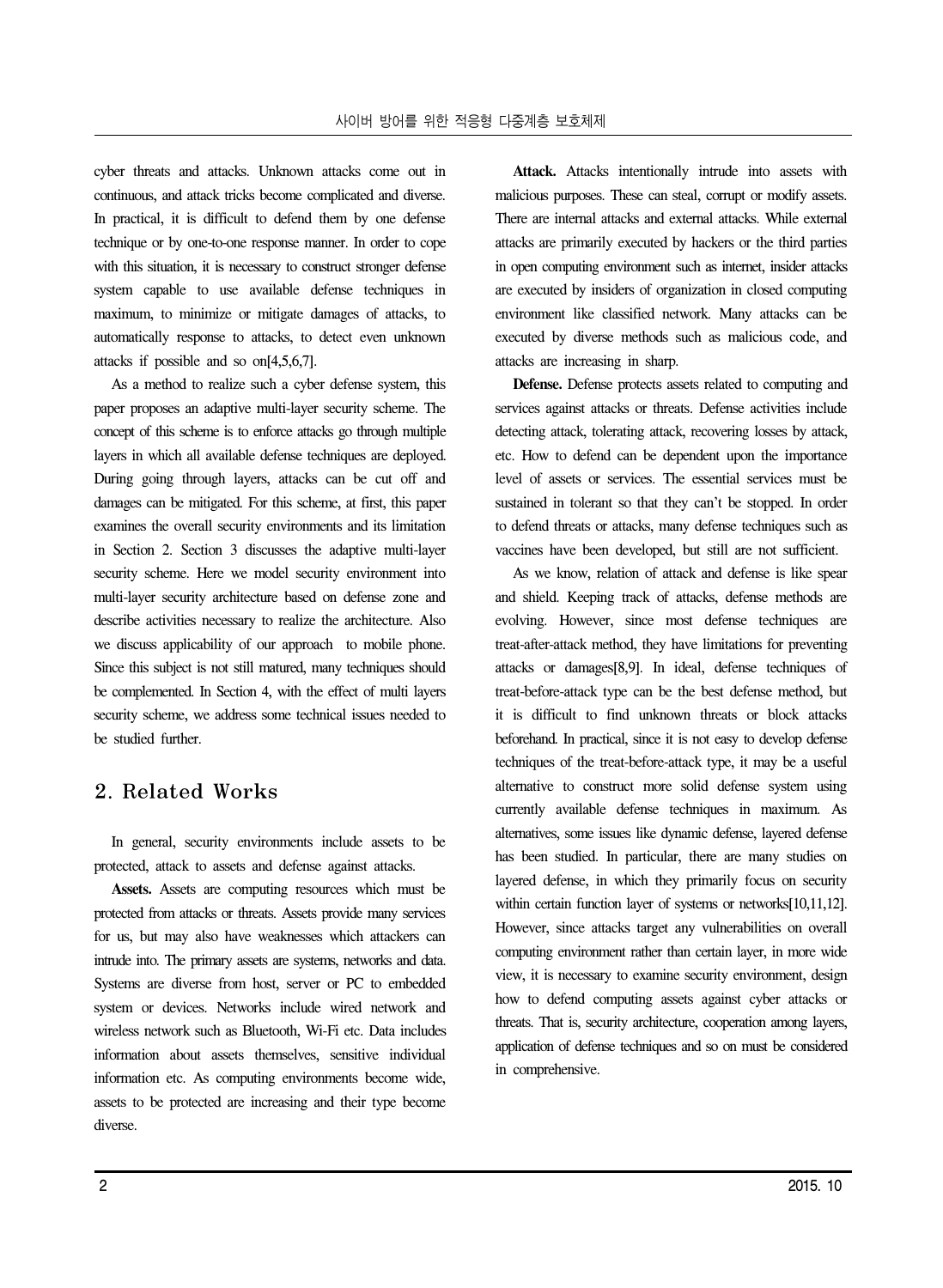# 3. Adaptive Multi-layer Security Scheme

#### 3.1 Multi-Layer Security Architecture

When certain attack intrudes into asset, if several techniques rather than one technique try to block it, then the possibility to defend the attack or to mitigate damages would be more high. Also, if defense techniques are applied step by step rather than at random, then existing available defense techniques can be used to defend attack in systematical. Considering these viewpoints, this paper devises a multi-layer security scheme including several defense layers. Each layer in scheme applies defense techniques to block incoming attacks. When defense at the first layer is failed, techniques in next layer are fired towards the attacks which have just passed through the first layer. In this manner, defense techniques in each layer are applied to the intruding attacks until final layer. It can say that layers play a role of filtering attacks.

In order to design such multi-layer security scheme, this paper models typical security environment including assets, attack and defense into a multi-layer security architecture like Figure 1. As shown in the figure, defense part is composed of several layers which organize a kind of an area for defense. This paper calls the area by 'Defense Zone'.



(Figure 1) Multi-Layer Security Architecture

In the multi-layer security architecture of Figure 1, it is very important how to design the defense zone. Primary considerations on the design of defense zone are layers, techniques, strategies and organizations for defense.

**Defense Layers.** Layer plays a role as a kind of fence to block attacks or threats. The front side layers can usually be the layers related to defend access to assets such as authentication, authorization, etc. The rear side layers can be the layers related to defend contents of assets such as data encryption etc. The partition among layers is not stiff, but it is desirable to define partition criteria so that each layer can have unique role. Also number of layers will be dependent on partition criteria or security policy. Attacks can intrude to any layer or to multi layers in concurrent.

**Defense Techniques.** Each layer has defense techniques necessary to play its role. For example, when the role of the first layer is to defend access to assets, the techniques such as authentication or authorization must be deployed in the layer. According to features of techniques, it is necessary to classify the available defense techniques into the suitable layers. Also, new defense techniques must be developed in continuous and deployed in a layer of the defense zone. For example, if new strong authentication technique is developed, then it can be added in the first layer. In addition, when attacks are detected, method to select the most effective technique among available defense techniques in a layer is needed.

**Defense Strategies.** Strategies setup procedures, activities etc related to the operation of multi-layer security scheme. Strategies must be established so that defense techniques can effectively mitigate attacks[13]. For example, in order to enhance defense effectiveness, we can detail defense activities in layer into recognition, resistance and recovery step. Recognition detects attacks and assesses the resultant damage caused by attacks. Resistance tolerates with attacks so that services can be delivered continuously even under attacks. Recovery gets exploited assets or services back normal state after damages. Defense techniques must be also deployed according to the detail steps. These defense strategies may also be dependent on the security policy of organization responsible for the operation of defense system.

**Defense Organization.** Organization operates and manages multi-layer security scheme. It is necessary to establish work flow, information flow etc among organizations or departments related to the operation of multi-layer security scheme. Since late response to attacks may increases damages, organization must try to react to attacks as fast as possible and maximize defense effect. So, it is needed to promptly response to attacks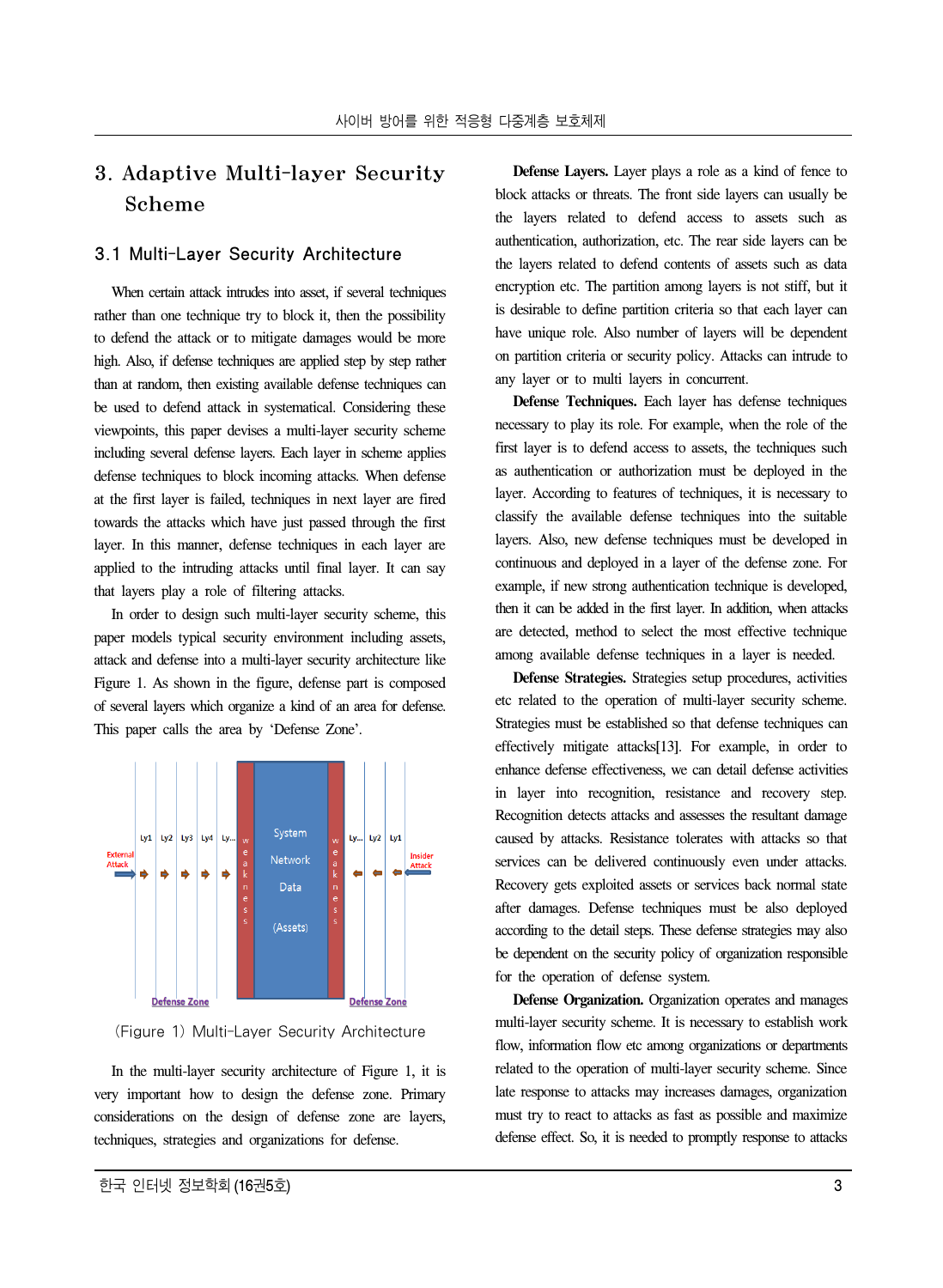and automatically decide the best defense technique against attack. If defense techniques do not available or fail to defend, then organization must promote the development of new defense techniques and deploy the developed techniques into the proper layers of defense zone.

In order to realize the multi-layer security architecture described above, technical activities such as analysis of threats, classification of available defense techniques and assignment of defense techniques are required. The following sections describe these activities.

#### 3.2 Assessment of Threat to Assets

The first activity to realize the multi-layer security architecture is to extract plausible cyber threats to assets. Since it is not easy to find threats before attacks occur in real, we can extract them from innate weaknesses of assets such as CWE and from attacks already known such as CVE. For each identified threat, it is necessary to analyze details such as the asset which threats occur, occurrence possibility, effects, severity, etc. Table 1 shows an example of threat analysis. Threat TH1 in the table means that although it does not happen frequently, since unauthorized user may access to system as system manager and make system unavailable, that threat is very dangerous to system availability. When new assets such as embedded system, mobile system or hand phone device are added in computing environments, new cyber threats caused by them must be also analyzed and listed up like Table 1.

(Table 1) Assessment of Threat Effect(example)

| <b>Asset</b> | <b>Threat</b>                                                                       | Probability | <b>Effect</b>                        | Severity |
|--------------|-------------------------------------------------------------------------------------|-------------|--------------------------------------|----------|
| System       | TH <sub>1</sub> :<br>Unauthorized user<br>access to system as<br>system<br>manager. | Low         | Make<br>system<br><b>Unavailable</b> | Serious  |
| Data         | TH2:<br>Unauthorized user<br>access to data as<br>database user.                    | High        | Steal critical<br>information        | Moderate |

#### 3.3 Classification of Defense Techniques

After threat analysis, it is necessary to identify defense techniques to prevent or defend threats identified in Table 1. As well as the existing defense techniques, the techniques

needed to be newly developed future can be included. The identified defense techniques are deployed into layers of the defense zone. In deployment, defense strategies of organization must be reflected. As described in the defense strategy part of Section 3.1, when certain organization partitions defense activities into recognition, resistance and recovery step, defense techniques must be deployed into the these detailed steps. In result, for each threat, defense techniques are deployed by strategy, and defense zone layer able to react to the threat is designated. Table 2 shows an example of classification of defense techniques. As shown in table, in order to prevent or defend threat TH1, two defense techniques T1 and T2 for recognition, T5 for resistance and T7 for recovery can be used in the layer 1 of defense zone. Similarly, for threat TH2, techniques T3,4,6,8,9 can be used in the layer 2.

|                      | (Table 2) Classification of Defense |  |  |  |  |
|----------------------|-------------------------------------|--|--|--|--|
| Techniques (example) |                                     |  |  |  |  |

|                                                                             | Defense Strategies                                                      | <b>Defense</b>                                                                                                         |                                                                         |                      |
|-----------------------------------------------------------------------------|-------------------------------------------------------------------------|------------------------------------------------------------------------------------------------------------------------|-------------------------------------------------------------------------|----------------------|
| <b>Threats</b>                                                              | Recognition                                                             | <b>Resistance</b>                                                                                                      | <b>Recovery</b>                                                         | <b>Zone</b><br>Layer |
| TH1:<br>Unauthorized  <br>user access<br>to system as<br>system             | T1:<br>Require hint<br>related to<br>password<br>T2:                    | T5:<br>Require<br>system<br>managers<br>a stronger<br>authorization                                                    | T7:<br>Provide<br>mechanism<br>to<br>automatically<br>undo and          | 1                    |
| manager.                                                                    | Maintain and<br>analyze access<br>log                                   | mechanism                                                                                                              | recover<br>system state                                                 |                      |
| TH <sub>2</sub> :<br>user access to Trials.<br>data as<br>database<br>user. | T3:<br>Unauthorized   Monitor access<br>T4·<br>Compare user<br>password | T6:<br>Require<br>privileged<br>users a<br>stronger<br>authorization<br>mechanism<br>such as<br>digital<br>certificate | T8:<br>Recover<br>database<br>from backup<br>T9:<br>Recreate<br>records | $\overline{2}$       |

## 3.4 Automated Assignment of Defense **Techniques**

When unexpected attack indications or situations are detected, defense techniques like Table 2 must be applied to recognize whether attacks really occur or not, resist to them if attacks occur, or recover losses if assets are already corrupted by attacks. Figure 2 shows situation that defense techniques are applied to defend attacks incoming into a layer Lyi.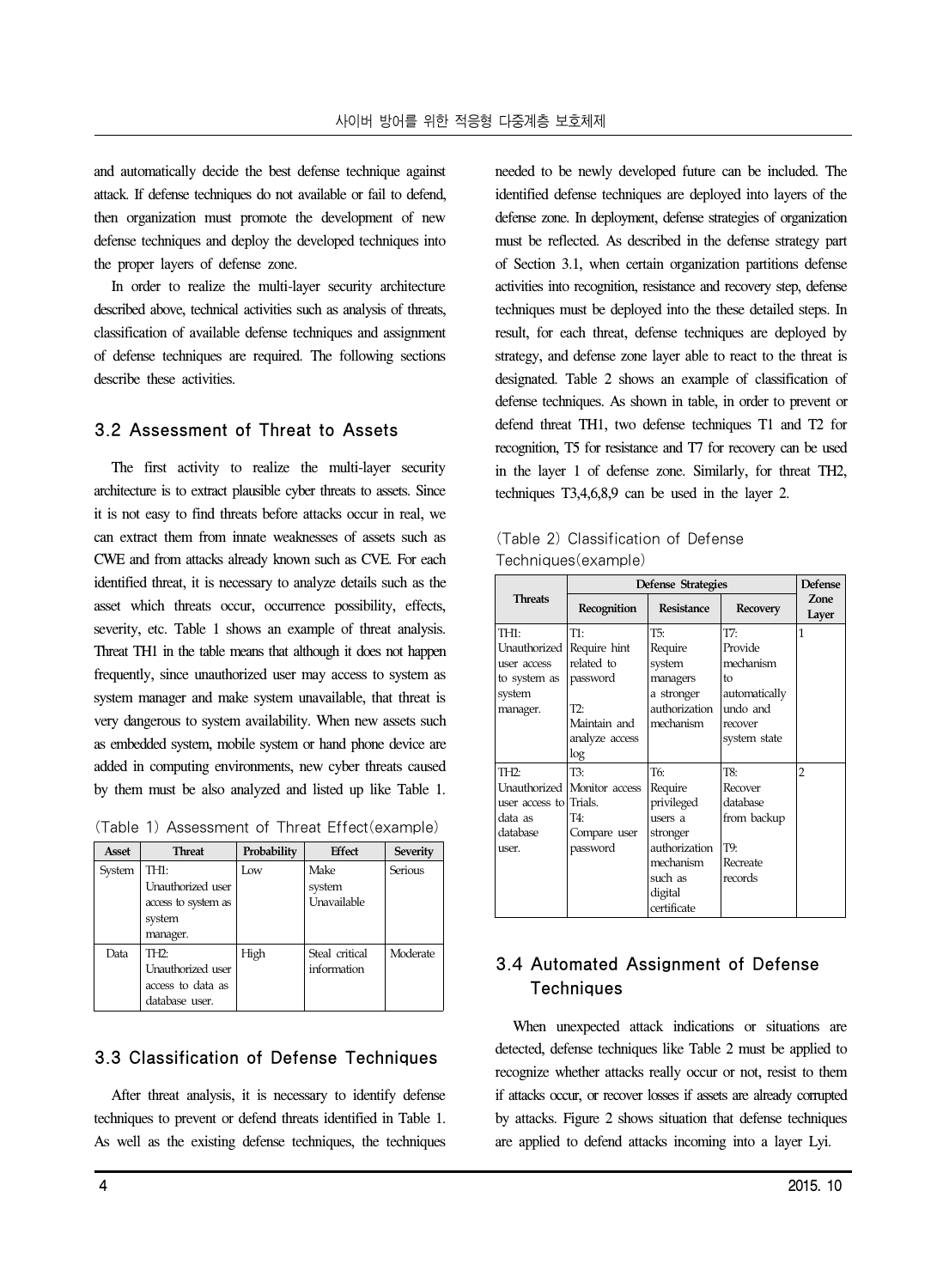

(Figure 2) Automated Assignment of Defense Techniques in Layer Lyi

If attacks pass through the layer Lyi, then defense techniques in the layer Lyi+1 are used to cope with attacks just coming into the layer Lyi+1. If the layer Lyi+1 is final layer and attacks pass through even the layer, then unfortunately assets such as system, network or data may be exploited.

There are some considerations about operation in layer. one is that when certain attack intrudes into a layer, it is needed to select the most appropriate defense technique in the layer to cope with the attack. For example, when threat TH1 of Table 2 is detected, we must decide either T1 or T2 to response to threat TH1. Another issue is time factor. In usual, because late response will increase misuse of assets or damages, defense techniques should be used in real time. To satisfy these technique selection and real time reaction problems, it is necessary to automatically select the best defense technique in layer and execute it without intervention of man[14,15]. For this, methods about automation of defense technique selection, real time attack situation awareness, triggering condition for certain technique to be selected and so on are required. Study on these methods is not included in this paper, they must be studied future.

### 3.5 Operation of Defense Zone

After multi-layer security architecture is constructed, defense techniques will be deployed and used in layers of the defense zone. In early period, existing available defense techniques are primarily deployed. Since their defense capabilities are known, and number of techniques is not sufficient, the defense zone may be frequently penetrated by modified or new attacks. However, as new defense techniques

are accumulated on scheme continuously, defense capability will increase in gradual. Finally, they may have the capabilities affordable to defend even unknown attacks. Figure 3 shows an operational view of multi-layer security scheme in conceptual. As more defense techniques are deployed in layers, defense capabilities enhances in gradual. In view of cyberwar, the defense zone in multi-layer security scheme may play a role of the fighting line on cyberspace. How to operate the defense zone is very important issue in cyber defense organization.



(Figure 3) Operational View of Multi-layer Security Scheme

## 3.6 Applicability of Multi-layer Security Scheme

To show the applicability of multi-layer security scheme, this paper discusses about construction of multi-layer security scheme for mobile phone based on Android. At first, it is needed to analyze threats of mobile phone. Most threats on mobile phone can be identified as follows: maliciously using the permissions granted to installed application, exploiting a vulnerability in the Linux kernel or system libraries, draining resources, exposing private content, compromising internal network, etc[16,17]. For each threat identified above, by analyzing occurrence frequency, its effect and severity, threats on mobile phone can be listed as Table 3. Table 3 partially shows the analysis results about threats on mobile phone[18].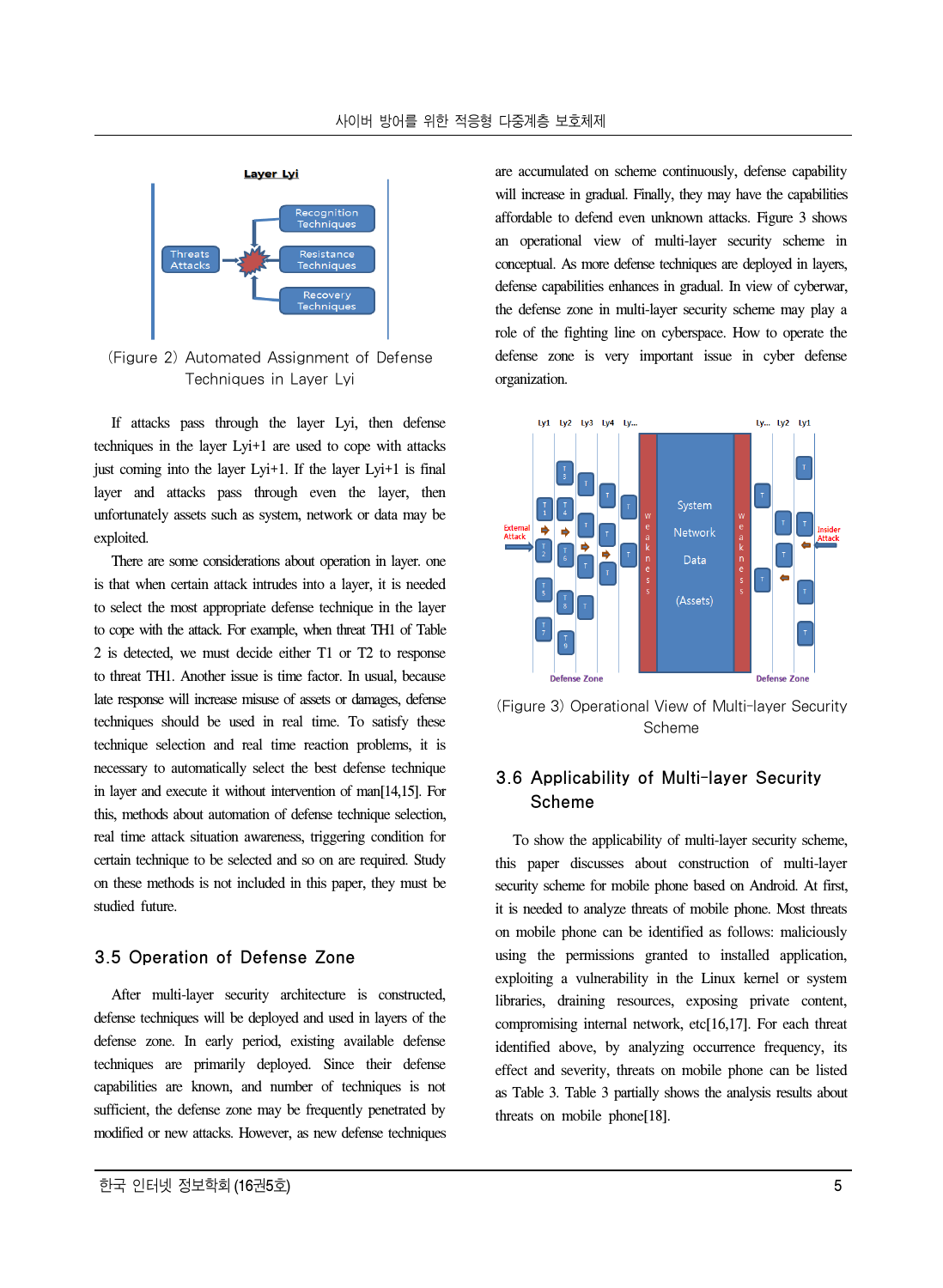| Asset           | <b>Threat</b>                                                            | Probability | <b>Effect</b>                                 | Severity |
|-----------------|--------------------------------------------------------------------------|-------------|-----------------------------------------------|----------|
| Mobile<br>phone | TH <sub>1</sub><br>Maliciously using<br>the permission of<br>application | Medium      | Make<br>application<br>misused                | Moderate |
|                 | TH <sub>2</sub> .<br>Exploiting the<br>vulnerability in<br>Linux kernel  | <b>Low</b>  | Rooting<br>Expoliting<br>services and<br>data | Serious  |
|                 | TH <sub>3</sub> :<br>Exploiting phone<br>and privacy data                | High        | Flow out<br>privacy data,<br>Economic loss    | Serious  |

(Table 3) Assessment of Threat on Mobile phone

After analysis, defense techniques to block the identified threats must be classified and deployed. It is necessary to choose defense techniques to react to each threat, and decide defense layers into which defense techniques are deployed. Like Table 2 before, when allocating defense techniques according to strategies and deploying them into layers in the defense zone, defense techniques to block threats of mobile phone can be classified like Table 4, which partially classifies defense techniques for threats TH1, TH2 and TH3 in Table 3. For example, in order to defend threat TH1, techniques T1 for recognition, T4 for resistance, T6 and T7 for recovery are deployed into layer 2 of the defense zone.

(Table 4) Classification of Defense Techniques for Mobile phone

|                | <b>Defense Strategies</b> | <b>Defense</b>    |                  |                      |
|----------------|---------------------------|-------------------|------------------|----------------------|
| <b>Threats</b> | Recognition               | <b>Resistance</b> | Recovery         | <b>Zone</b><br>Layer |
| TH1.           | $\mathsf{T1}:$            | T4:               | T <sub>6</sub> : | 2                    |
| Maliciously    | Monitering                | access control    | Reassign         |                      |
| using the      | malicious app.            | for app.          | Permissions.     |                      |
| permission     | using vaccine             | operations        |                  |                      |
| of             |                           | by security       | T7:              |                      |
| application    |                           | policy            | Notify           |                      |
|                |                           |                   | intrusion and    |                      |
|                |                           |                   | reaction result  |                      |
| TH2:           | T7.                       | T5:               | T8:              | 1                    |
| Exploiting     | Check kernel              | access control    | Wipe data        |                      |
| the            | integrity                 | for resources     |                  |                      |
| vulnerability  |                           | by security       | T9:              |                      |
| in Linux       | T3:                       | policy            | Notify           |                      |
| kernel         | Compare input             |                   | intrusion and    |                      |
|                | pattern with              |                   | reaction result  |                      |
|                | device pattern            |                   |                  |                      |
| TH3:           | T10:                      | T11:              | T13:             | 3                    |
| Exploiting     | Monitoring                | access control    | Notify           |                      |
| phone and      | processes                 | to data by        | intrusion and    |                      |
| privacy data   |                           | security poli.    | reaction result  |                      |
|                |                           |                   |                  |                      |
|                |                           | T12:              | T14:             |                      |
|                |                           | Data              | Wipe data,       |                      |
|                |                           | Envryption        | Disuse phone     |                      |

To construct defense zone for mobile phone, it is necessary to establish defense layers. Using the results of threats analysis and techniques classification, we decide that at least 3 layers for defense zone must be needed as follows: the layer Ly1 to defend attacks on kernel, the layer Ly2 to defend attacks on mobile applications and the layer Ly3 defending attacks related to content stored in phone. In the layer Ly3, defense techniques such as data encryption can be deployed. Figure 4 shows multi-layer security scheme for mobile phone including 3 layers in the Defense Zone.



(Figure 4) Multi-Layer Security scheme for Mobile phone

In practical, when someone try to intrude into phone for rooting, if technique T3 at the layer Ly1 is selected to defend it, then T3 compares input pattern with authorized user pattern and blocks unauthorized patten, as shown in the left screen of Figure 5. However, if rooting is successful, and device is unlocked as the middle screen of Figure 5, then T5 can be used to defend exploitation. Since T5 limits the access to phone resources by the security policy of SEAndroid(Security Enhanced Android) which applies basically the denial policy at objects, T5 can block exploitation of phone resources even after rooting[19]. However, if even T5 fails to defend the attack, then since data on phone can be exploited, T8 wipes out all data on phone, or T9 notices intrusion fact to user like the right screen of Figure 5.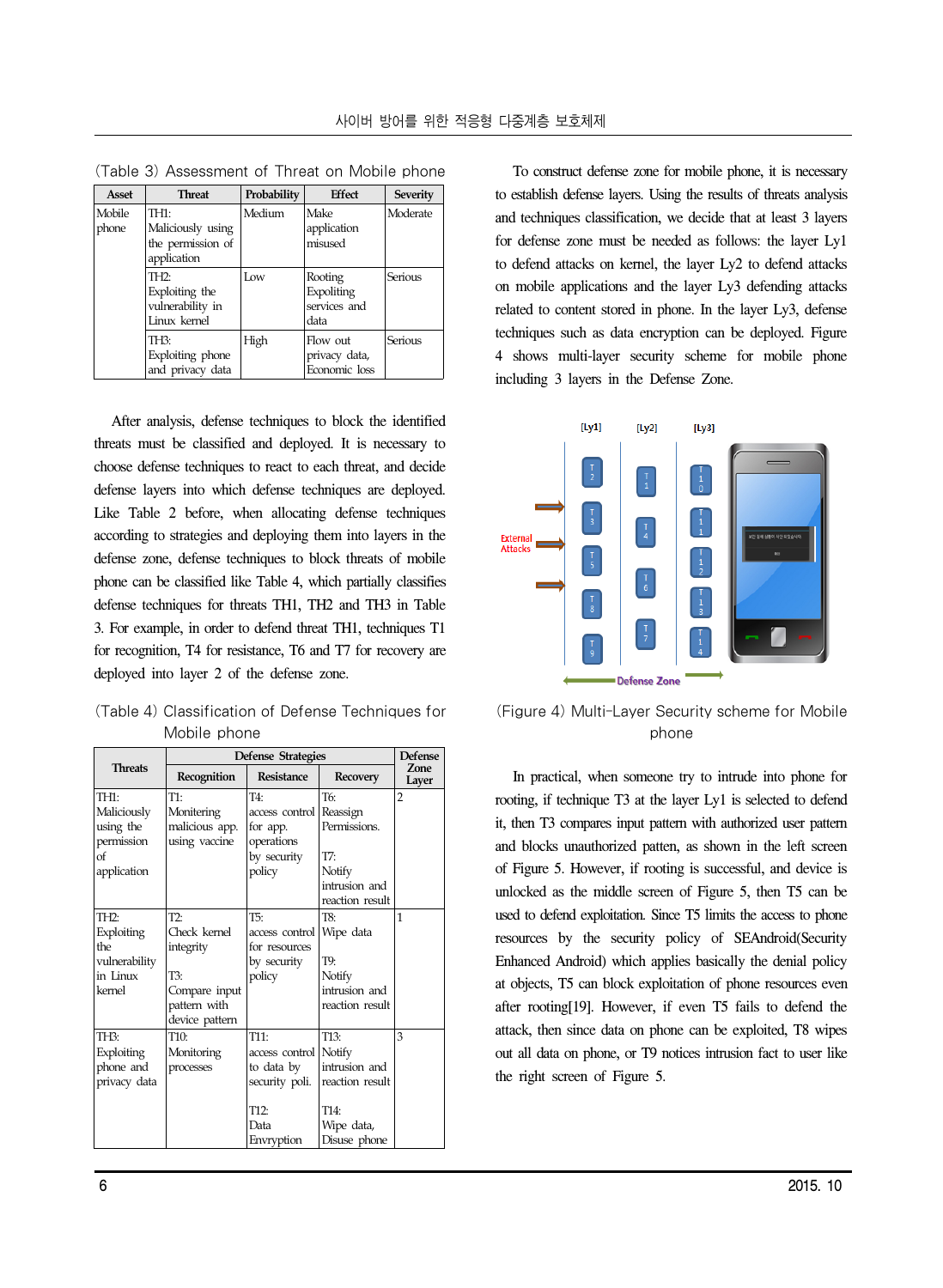

Most threats or attacks on mobile phones may target phone or individual data. For example, as shown in Figure 6, when an user presses favorite applications in user view side, hidden malicious codes(processes) can be executed in background on phone. When such threat TH3 passes through the layer 1, 2 of defense zone and is not checked by monitoring(T10), the threat TH3 can try to access phone data or privacy data such as addresses, SMS data etc. In this time, T11 can be used to block TH3 based on access control policy. In result, although TH3 passes through layers 1 and 2, it is blocked by the access control technique T11 deployed in the layer 3.



[User View] [Background] (Figure 6) Block Exploitation on Mobile phone

Like the case of mobile phone described above, the multi-layer security scheme may be also applied to defend assets such as system, network, etc.

## 4. Benefits and Future Issues

This paper devises an adaptive multi-layer security scheme and shows its applicability by simple implementations on mobile phone. The features or benefits of the scheme are as followings.

- Multi-layer security scheme can mitigate exploitations by blocking attacks in layer by layer.
- Existing available defense techniques can be managed systematically and used in right purposes without keeping them idle.
- In managerial aspects, multi-layer security scheme helps that organization can well establish activities, policies and procedures for cyber defense.
- When analyzing the effectiveness of defense zone, we can identify weak layers. It is possible to identify techniques required to be newly developed with reason.
- After all, the most benefit is that the more defense techniques are accumulated in defense zone, the defense capability against threats or attacks can be enhanced in gradual. By reusing the existing techniques, new techniques can easily be developed.

Although many benefits are expected, in order to realize adaptive multi-layer security scheme in practical, many issues must be studied. At first, it is needed to identify assets in more detail. Then, for detailed assets, analyzing threats and classifying defense techniques must be executed. Also, as described in Section 3.4, when certain threat is found or attack is detected, methods to automatically select the best defense technique in layer must be studied. In addition, it is considerable to develope multi-layer security scheme into a cyber defense framework in which individual defense technique is executed as a component. The study to reorganize many existing defense techniques deployed in organization into the defense zone will be valuable.

Another research issue is related to an advanced detecting method. In practical, it is difficult to know all possible threats or attacks including unknown threats or attacks before real attacks occur. Even though the defense zone is equipped by huge techniques, it is still not sufficient to completely prevent all threats or defend all attacks. In ideal, one of solutions to deal with this problem is to define the normal state of assets, and classifies every stimulus or events which make the normal state of assets fall in the abnormal state into threats or attacks. The more detail we represent the normal state of assets, the more accurate we can find threats or attacks[20,21,22]. Figure 7 simply shows the concept identifying threats or attacks from model of the normal state of assets.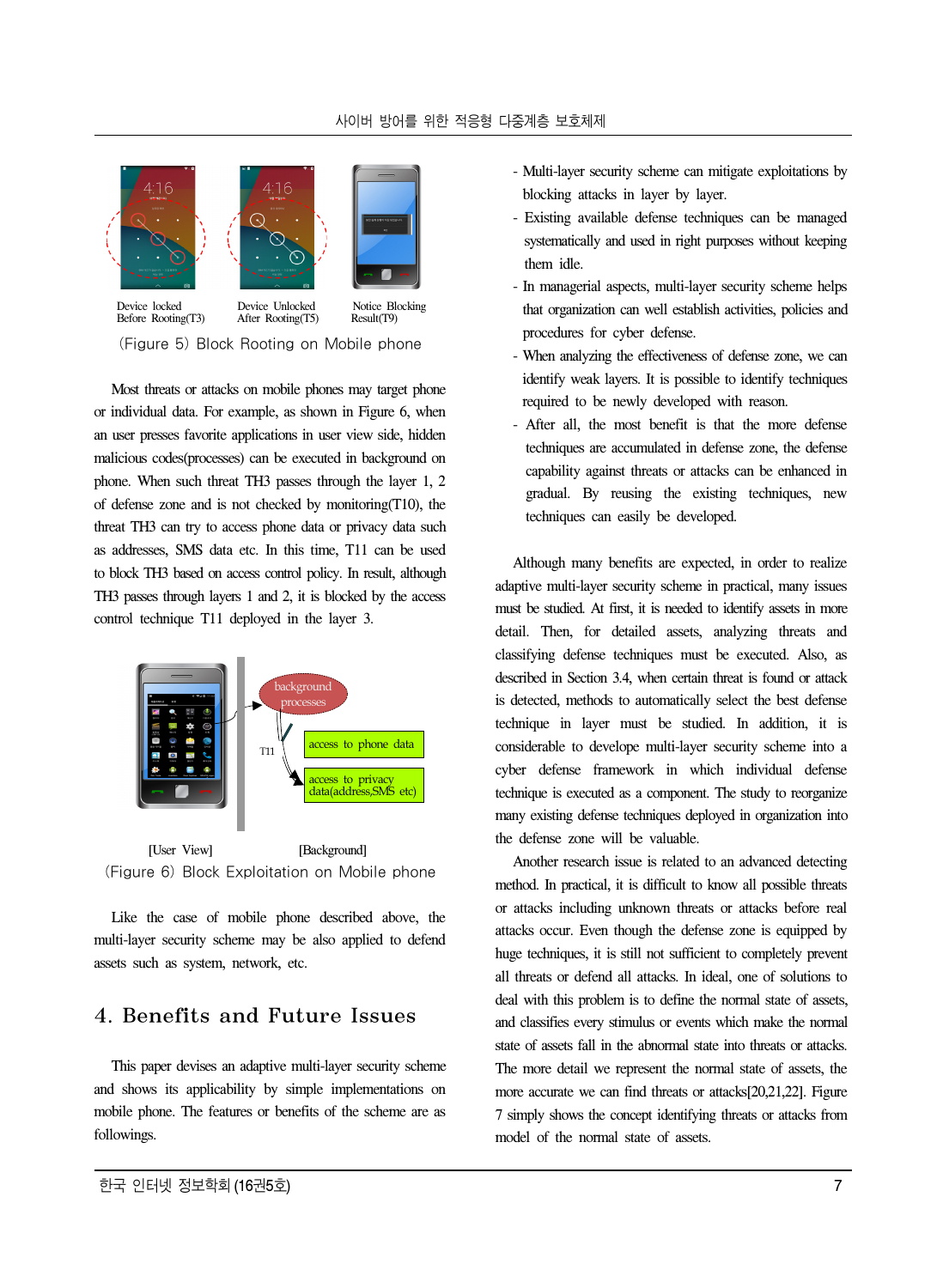

(Figure 7) Modeling Normal State of Assets

In future, when an organization constructs multi-layer security scheme, it is important to establish how to run the defense zone in detail. Many aspects(views) about defense zone must be considered: layers, techniques, systems, organizations, their relationship and so on. For this, it will be useful to define architectures as follows: Operation Architecture(OA), System Architecture(SA), Technique Architecture(TA). These architectures must be interrelated with each other like Figure 8, and provide bases for establishment of security policy, development of defense techniques and construction of cyber defense system in organization[23].



(Figure 8) Architectures for Defense Zone

## 5. Conclusion

Today, cyber threats or attacks frequently appear around our life activities. Since it may be insufficient to defend them by one technique or one-to-one response, more systematic efficient defense solution is essential. As one of solutions, this paper proposes an adaptive multi-layer security scheme for cyber defense. To devise the scheme, we models a multi-layer security architecture focused on the defense zone and discusses activities such as assessment of threats, classification of defense techniques and automated assignment of defense technique. In particular, we show its applicability by simply implementing multi-layer security scheme for mobile phone. From this research result, we conclude that the multi-layer security scheme based on defense zone can be one of the systematic solutions to defend cyber attacks in effective.

This research about adaptive multi-layer security scheme is still ongoing, and many technical issues to realize the scheme are remained. As further researches solve the issues, adaptive multi-layer security scheme may be considered as an useful framework of future cyber defense system. More researches and concerns on this prospective cyber defense approach are needed.

## References

- [1] F. Yaqin, Z. Ge, L. Miao and Z. Xin, "The study found that the intelligent mobile phone technology of malicious code," ICSEM-13, 2013, pp.1130-1133.
- [2] US-CERT Technical Information Paper TIP-10-105- 01 Cyber Threats to Mobile Devices, US Dept. of Homeland Security, Apr. 15, 2010.
- [3] P. Faruki, A. Bharmal, V. Laxmi, V. Ganmoor, M. S. Gaur, M. Conti and M. Rajarajan, "Android Security: A Survey of Issues, Malware Penetration and Defenses," IEEE Communication Surveys and Tutorial, Jan. 2015.
- [4] K. Kim, Development Prospects of Future Internet Security Technology, ppt material, Sep. 2010.
- [5] National Science and Technology Council, Federal Plan for Cyber Security and Information Assurance Research and Development, Apr. 2006.
- [6] R. Armstrong, J. Mayo and F. Siebenlist, Complexity Science Challenges in Cyber security, Sandia National Lab., Mar. 2009.
- [7] P. Phister, "Cyberspace: The Ultimate Complex Adaptive System," The International C2 Journal, vol.4, no.2, 2010-2011.
- [8] C. Park, S. Lee, "A Study of the User Privacy Protection Behavior in Online Environment: Based on Protection Motivation Theory," Journal of Internet Computing and Service(JICS), vol.15, no.2, Apr. 2014, pp.59-71. http://dx.doi.org/10.7472/jksii.2014.15.2.59
- [9] Y. Ham, H. Lee, "Malicious Trojan Horse Application Discrimination Mechanism using Realtime Event Similarity on Android Mobile Devices," Journal of Internet Computing and Service(JICS), vol.15, no.3, Jun. 2014, pp.31-43.

http://dx.doi.org/10.7472/jksii.2014.15.3.31